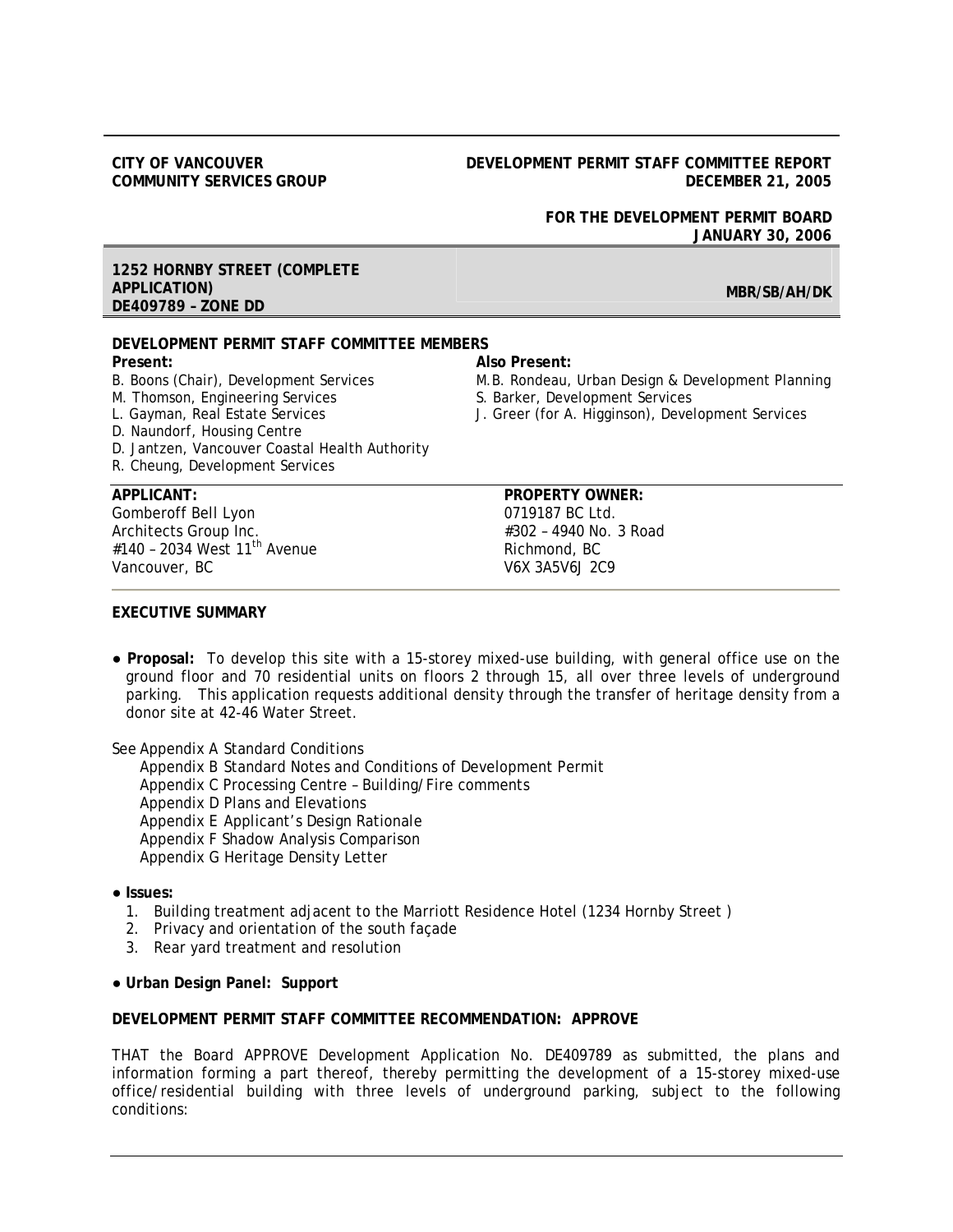- **1.0 Prior to the issuance of the development permit, revised drawings and information shall be submitted to the satisfaction of the Director of Planning, clearly indicating:** 
	- 1.1 design development to improve the treatment of the north façade;

**Note to Applicant**: This can be achieved by adding windows to the corners of this solid wall façade.

1.2 design development to the south façade to address privacy issues and solar gain;

**Note to Applicant:** The south-facing bedrooms on levels 6 through 15 should develop a strategy to reduce anticipated privacy issues with the adjacent (future development) site and to reduce summer solar gain to south facing windows.

1.3 design development to improve the amenity and safety of the rear yard setback area; and

**Note to Applicant:** The open exit stairs from the underground parking should be relocated within the building and the number of stairs leading from the rear patio to the lane should be reduced to one set while maintaining a measure of privacy between the office and residential uses for exiting across the respective patios. This will allow the parking ramp to be straightened. (Standard Condition A.2.4) A children's play area should be incorporated into this area, adjacent to the amenity room. (Standard Condition A.1.21) The office floor area should extend to the building face with weather protection over the patio area as necessary (street access to the offices should also be provided as noted under Standard Condition A.1.17). The gas meter, parking grilles and any electrical service requirements must be located so as to be fully integrated into design concept.

- 1.4 design development to the street canopies to provide weather protection over the office entrance and to allow rain access to the adjacent display gardens without requiring irrigation.
- **2.0 That the conditions set out in Appendix A be met prior to the issuance of the Development Permit.**
- **3.0 That the Notes to Applicant and Conditions of the Development Permit set out in Appendix B be approved by the Board.**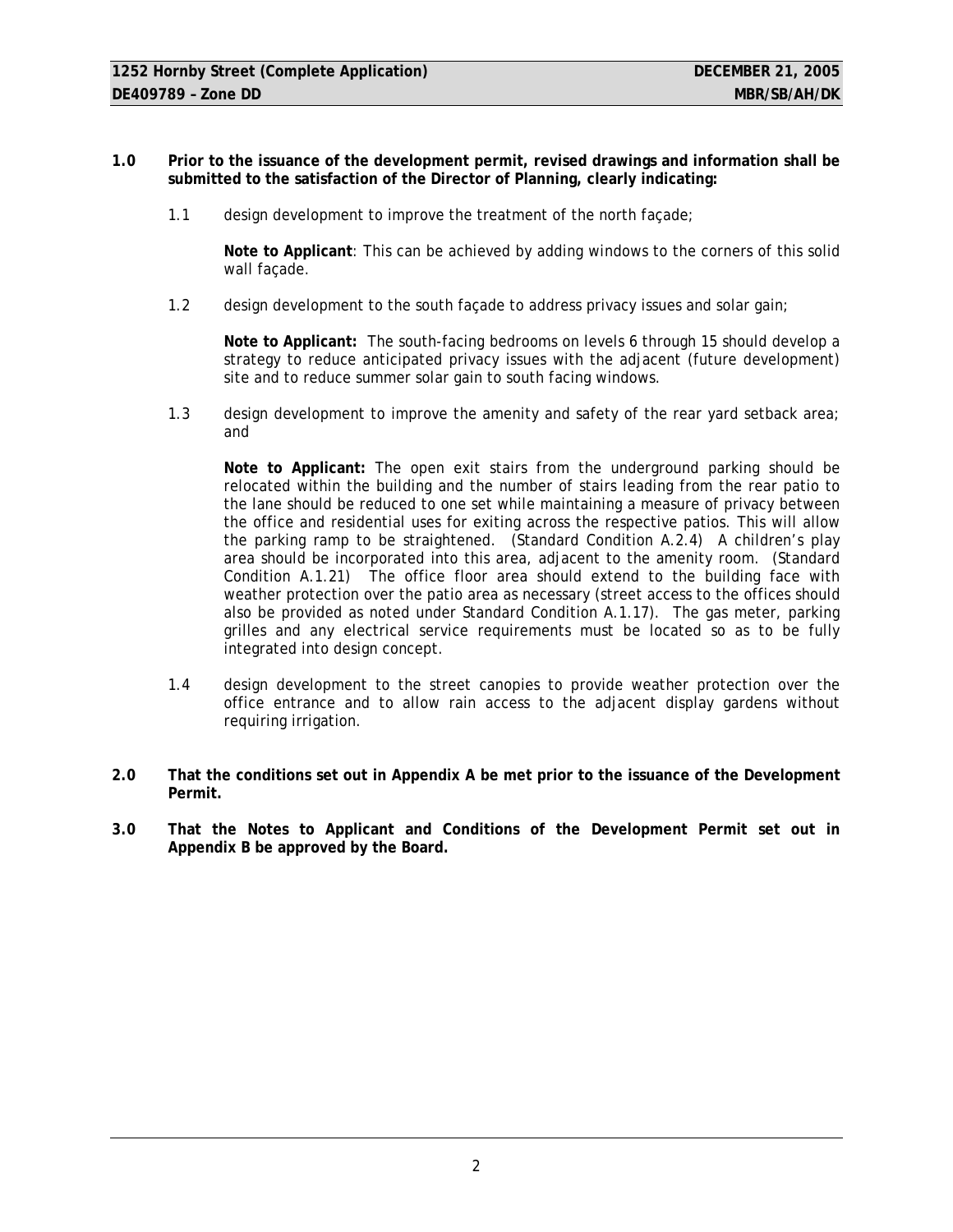| 99.94 ft. x 120.01 ft.                                            |
|-------------------------------------------------------------------|
| 11 995 sq. ft.                                                    |
| 5,333 $ft2$                                                       |
| 61,666 $ft2$<br>Residential use:                                  |
|                                                                   |
| 66,999 $ft^2$                                                     |
| Office uses:<br>0.44                                              |
| Dwelling uses:<br>5.14                                            |
|                                                                   |
|                                                                   |
| 5.58                                                              |
| 3,411 $ft^2$                                                      |
| 2,300 $ft^2$                                                      |
| 5,711 $ft^2$                                                      |
| Top of Parapet:<br>155.4 ft.<br>Top of Core Overrun:<br>158.5 ft. |
|                                                                   |
| unspecified                                                       |
| Residential:                                                      |
| unspecified                                                       |
| <b>Total Office</b>                                               |
| and Residential:<br>81 spaces                                     |
| 4 spaces<br>20 spaces                                             |
| Class B<br>Class A                                                |
| $0$ sp.<br>$0$ sp.                                                |
| Residential:<br>87 sp.<br>$0$ sp.                                 |
| 87 sp.<br>$0$ sp.                                                 |
|                                                                   |
| 14 units                                                          |
| 1 Bedroom:<br>29 units<br>27 units                                |
| 70 units                                                          |
| 2 Bedroom:                                                        |

# **● Technical Analysis: Downtown Official Development Plan (Hornby Slopes – Sub-area "N")**

**1 Note on Floor Area and FSR:** Standard Condition A.1.1 seeks a reduction to the proposed FSR to a maximum of 5.50. The Development Permit Board may permit an increase in floor space ratio for any use where the increase results from a transfer of heritage floor space to a maximum of 10 percent over the total permitted floor space ratio. The proposal is seeking the maximum Heritage Density Transfer permissible (5,998 sq. ft.)**,** with the donor site being identified as 42-46 Water Street. Standard Condition A.1.2 seeks confirmation that an agreement has been finalized between the donor site and subject site for the transfer of heritage density.

**2 Note on Balconies:** Standard Condition A.1.1 seeks confirmation of the proposed open and enclosed balcony area (in the form of dimensioned overlay drawings complete with tabulated summaries), and clarification of the inconsistencies and errors presented in the applicants calculation of both the maximum permitted and provided balcony area. The proposed areas of open and enclosed balconies have been obtained from dimensions provided on the floor plans, and scaled measures from the floor plans where dimensions are absent. The 845 sq. ft. overage of the maximum 8% excludable balcony area has been added to the proposed residential floor area and FSR.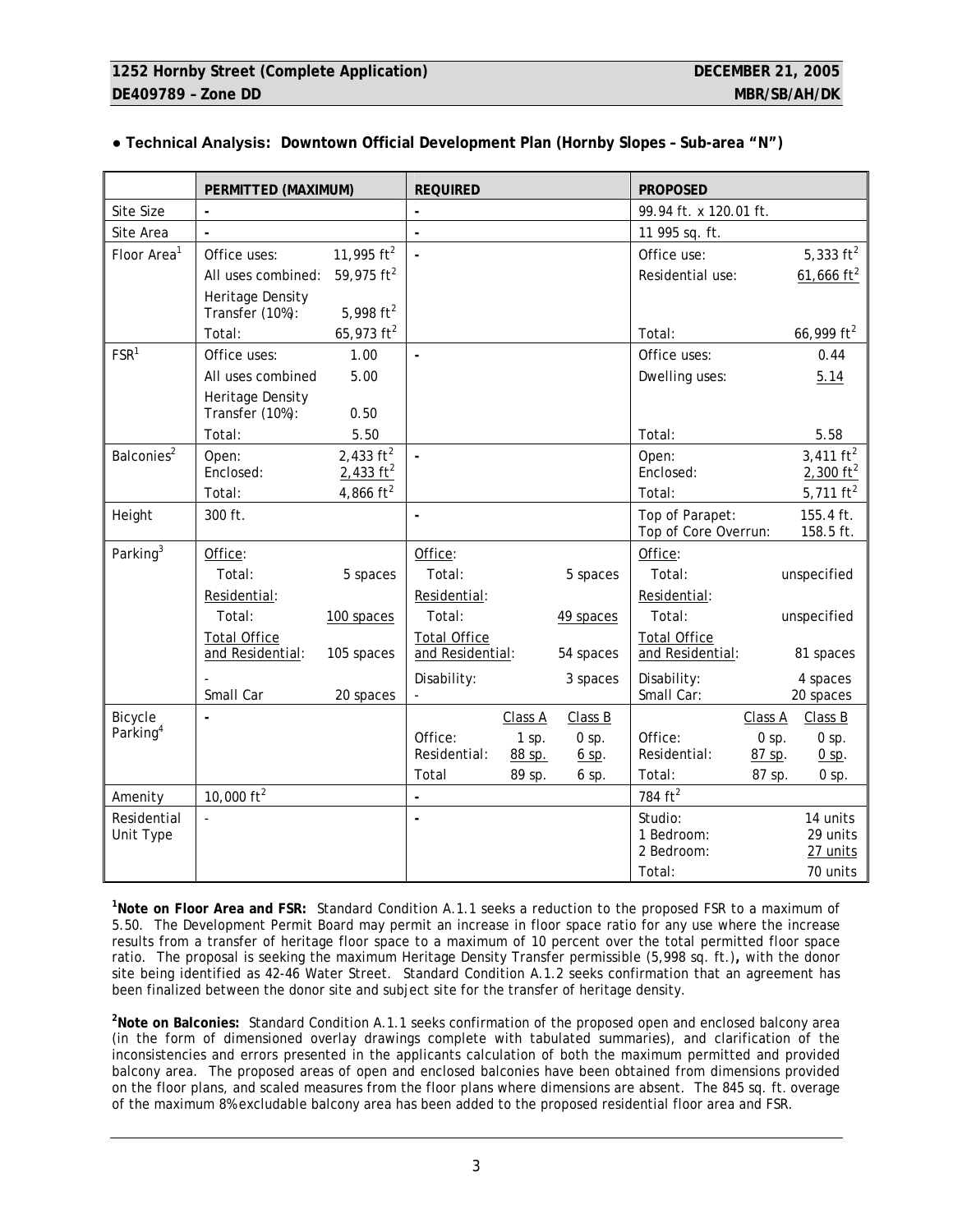**3 Note on Parking**: Standard Condition A.1.4 seeks the specification of the off-street parking spaces for either office or residential use in accordance with the minimum required and maximum permitted number of spaces for each use. Standard Condition A.1.4 also seeks overlay drawings of the area of each dwelling unit in order to verify the parking standards for the residential uses. Off-street loading spaces are not required for this development.

**4 Note on Bicycle Parking**: Standard Condition A.1.5 seeks the provision of the required number of Class A and Class B Bicycle parking spaces for both the office and residential uses.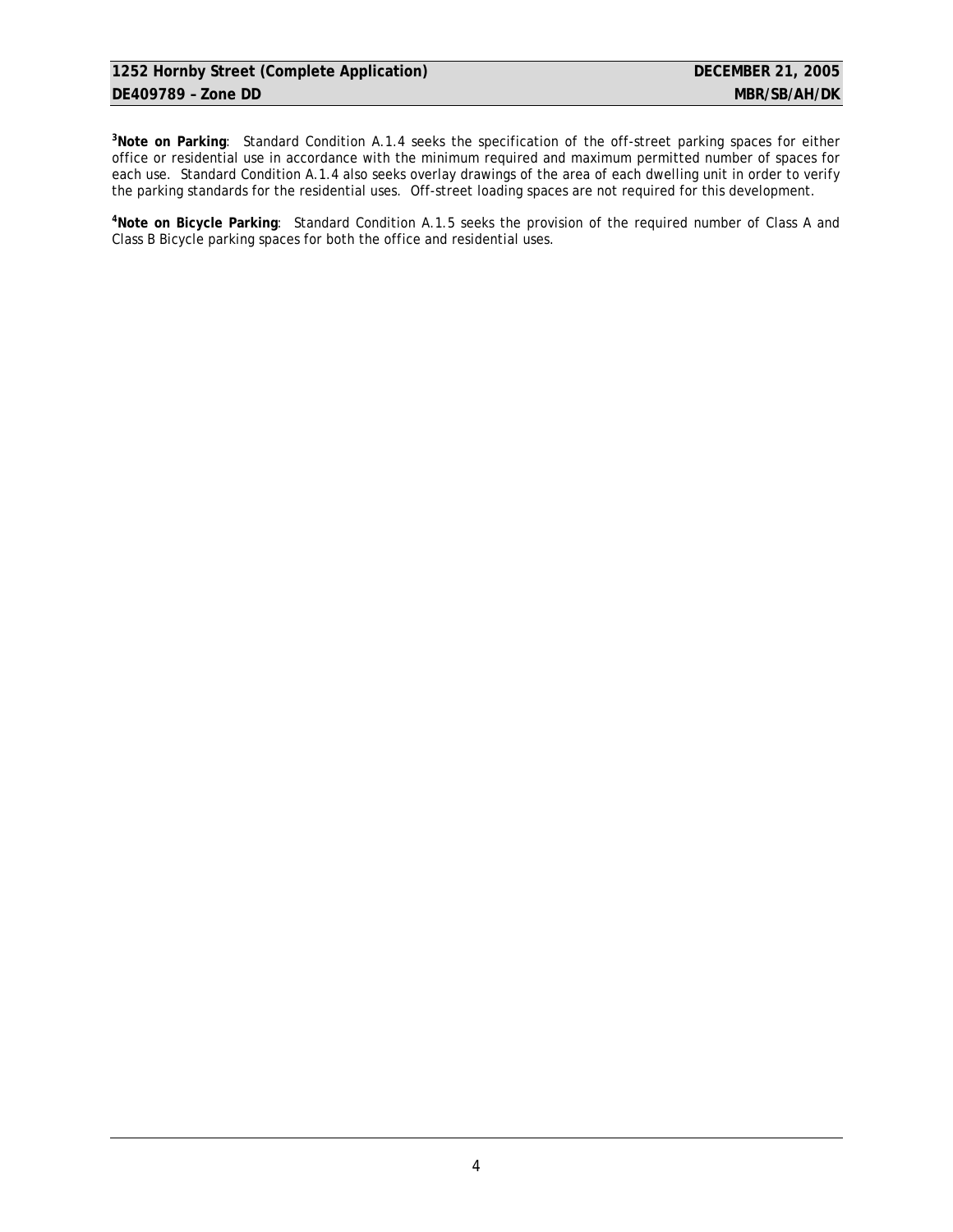|  | Technical Analysis: Downtown South Guidelines (Excluding Granville Street) |  |
|--|----------------------------------------------------------------------------|--|

|                                                                                                                                                                      | <b>RECOMMENDED</b>                                                                                                                                                                                                                                                                                       | <b>PROPOSED</b>                                                                                                                                                                                                                                                                                                                                                                                                                                            |
|----------------------------------------------------------------------------------------------------------------------------------------------------------------------|----------------------------------------------------------------------------------------------------------------------------------------------------------------------------------------------------------------------------------------------------------------------------------------------------------|------------------------------------------------------------------------------------------------------------------------------------------------------------------------------------------------------------------------------------------------------------------------------------------------------------------------------------------------------------------------------------------------------------------------------------------------------------|
| Section 2.4.1 - Public<br><b>Views</b>                                                                                                                               | Council-approved public view cones pass<br>through Downtown South and limit height on<br>some development sites.                                                                                                                                                                                         | This site is not affected by a view cone.                                                                                                                                                                                                                                                                                                                                                                                                                  |
| Section 2.8(b) - Noise                                                                                                                                               | A development permit application for dwelling<br>uses in Downtown South should provide<br>evidence in the form of a report (Acoustical<br>Report)                                                                                                                                                        | Standard Condition A.3.1 seeks the provision of an<br>Acoustical Report which assesses noise impacts on<br>the site and recommends noise mitigation<br>measures in order to achieve noise criteria.                                                                                                                                                                                                                                                        |
| Section 2.10 Safety<br>and Security                                                                                                                                  | Public and commercial parking should be<br>separate from residents parking                                                                                                                                                                                                                               | Commercial parking access to the street appears to<br>be through the residential lobby or from the rear<br>patio. Standard Condition A.1.17 requests direct<br>stair access to the street from the commercial<br>parking. This is also necessary to comply with the<br>Building By-law.                                                                                                                                                                    |
| Section 2.9 - Privacy<br>Privacy is a crucial aspect of livability.<br>Minimum distances between buildings through<br>required setbacks provide some visual privacy. |                                                                                                                                                                                                                                                                                                          | Given that sub-area N does not have a minimum<br>site size for a tower, the separation between<br>existing and future towers on adjacent sites has<br>been considered through analysis (as discussed on<br>pages 8/9) and minimum distances for bedrooms<br>have been reduced. Staff have recommended<br>some adjustments to the south façade of the tower<br>to prepare for privacy interface with future<br>development under Condition 1.2.             |
| Section 4.1.1 - Low<br><b>Rise Street Enclosure</b>                                                                                                                  | New Developments should provide low-rise<br>street enclosure buildings a minimum 30 ft. in<br>height                                                                                                                                                                                                     | A strong streetwall enclosure is provided by a<br>stepping low-rise with a minimum height of 35.5 ft.<br>adjacent to the low hotel podium on the north<br>side. The low-rise on the south side steps up to<br>allow for future similar development on the<br>adjacent site.                                                                                                                                                                                |
| Section 4.1.2 - Tower<br>Height                                                                                                                                      | The maximum discretionary height in Downtown<br>South is 300 ft.                                                                                                                                                                                                                                         | The proposed building height to the roof parapet is<br>155.4 ft, and given the size of the mechanical<br>penthouse, it has been included in building height<br>(158.5 ft.) Staff request that the size of the<br>mechanical penthouse be minimized to improve<br>views through and reduce height under Standard<br>Condition A.1.7.                                                                                                                        |
| Section 4.1.3 - Tower<br>Width and Floor Plate<br><b>SIZE</b>                                                                                                        | (a) The maximum horizontal tower width or<br>depth for floor plates above 70 ft. should be<br>90 ft.<br>(b) The maximum typical floor plate size ranges<br>from $3,500$ ft <sup>2</sup> (site frontage 175 ft./ tower<br>height 300 ft.) to 6,500 $ft^2$ (site frontage<br>300 ft./tower height 200 ft.) | (a) For floor plates above 70 ft, the tower width is<br>62.0 ft. and the tower depth is 70.2 ft.<br>(b) The floor plate of the typical tower floor levels<br>$(8-14)$ is 4,126 ft <sup>2</sup><br>The floor plate guidelines do not contain provisions<br>for a site of this size or a tower of this height. The<br>guidelines are intended to promote slim towers<br>with small floor plates, and staff conclude that this<br>proposal meets that intent. |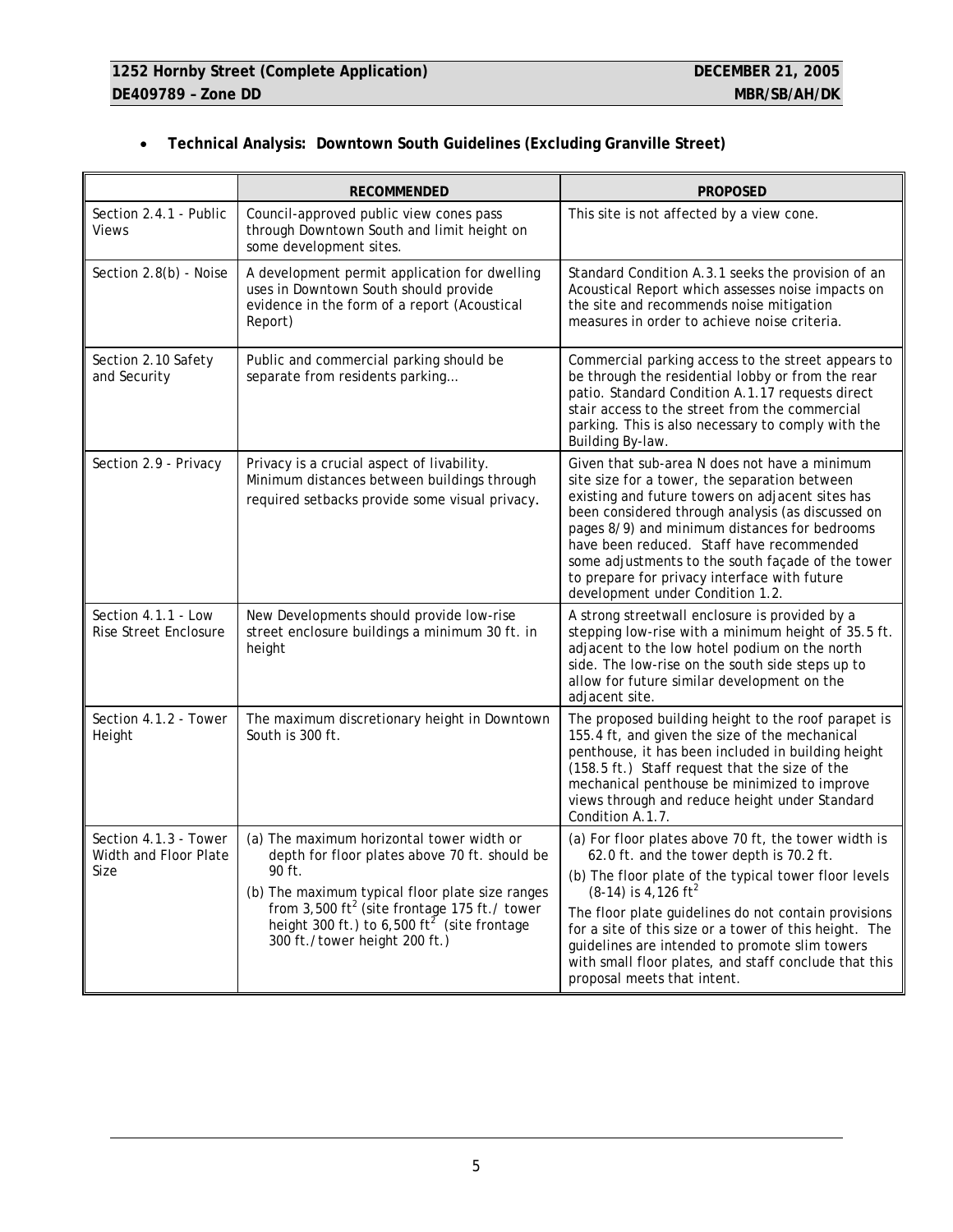# **1252 Hornby Street (Complete Application) DECEMBER 21, 2005 DE409789 - Zone DD** MBR/SB/AH/DK

| Section 4.1.4 - Floor-<br>to Floor Height                                                                                                                                                                                                         | The floor-to-floor dimension (should be) 8.5 ft.<br>to 9.0 ft. The overall building height should be<br>limited by a calculation of 10'0" multiplied by<br>the number of floors proposed in the<br>development.                                                                                                       | The floor-to floor dimensions are:<br>Main floor:<br>14.0 ft.<br>$\bullet$<br>Floors 2-5:<br>$10.0$ ft.<br>$\bullet$<br>Floors 6-14<br>$9.3$ ft.<br>Floor 15:<br>$10.0$ ft.<br>$\bullet$<br>The average floor-to-floor dimension based on 15<br>floors is 9.8 ft. Staff support the proposed floor-to-<br>floor dimensions given the improved livability. |
|---------------------------------------------------------------------------------------------------------------------------------------------------------------------------------------------------------------------------------------------------|-----------------------------------------------------------------------------------------------------------------------------------------------------------------------------------------------------------------------------------------------------------------------------------------------------------------------|-----------------------------------------------------------------------------------------------------------------------------------------------------------------------------------------------------------------------------------------------------------------------------------------------------------------------------------------------------------|
| Section 4.2.1 - Front<br>Yard and Setbacks                                                                                                                                                                                                        | The front setback should be a minimum of 6 ft.                                                                                                                                                                                                                                                                        | Staff support the proposed front set backs at 6 ft.<br>to the building face at the south and 9 ft. to the<br>building face at the north.                                                                                                                                                                                                                  |
| Section 4.2.2 - Side<br>Yard and Setbacks                                                                                                                                                                                                         | Interior side yard setback should be a minimum<br>of 40 ft. above a height of 70 ft.                                                                                                                                                                                                                                  | A 26 ft. setback is proposed at the south and a 12<br>ft. setback is proposed at the north for floors 8 to<br>14.                                                                                                                                                                                                                                         |
|                                                                                                                                                                                                                                                   |                                                                                                                                                                                                                                                                                                                       | Side yards have been reduced given the specific<br>context of the existing hotel and the future<br>development on the west. Adjustments to these<br>interfaces are recommended under Conditions 1.1<br>and 1.2, as discussed on pages 8/9.                                                                                                                |
| Section 4.2.3 - Rear<br>Yard and Setbacks                                                                                                                                                                                                         | Rear yard and setbacks should be a minimum of<br>The building is setback 30.0 ft. at the lower floors<br>and 36.7 ft at the upper floors. Although the rear<br>10 ft. up to a height of 35 ft, and 30 ft. over a<br>height of 35 ft.<br>yard requires significant design development as<br>noted under Condition 1.3. |                                                                                                                                                                                                                                                                                                                                                           |
| Section 4.5 -<br>Horizontal Angle of<br>Daylight                                                                                                                                                                                                  | All habitable rooms should have a least one<br>window on an exterior wall located so that a<br>plane of 50 degrees (or two angles with a sum<br>of 70 degrees) is unobstructed over a distance<br>of 80 ft.                                                                                                           | The "bedroom" areas to the studio units at the 2nd<br>to 5 <sup>th</sup> floors do not contain windows. Windows to<br>the bedrooms at the south of the tower do not<br>meet the unobstructed 80 ft. distance.                                                                                                                                             |
|                                                                                                                                                                                                                                                   |                                                                                                                                                                                                                                                                                                                       | Standard Condition A.1.9 seeks revision to these<br>studio units to allow this area to benefit from<br>additional natural light. Condition 1.2 seeks<br>adjustments to the south-facing bedrooms.                                                                                                                                                         |
| Section 5.5.3 Lane<br>Edges                                                                                                                                                                                                                       | Architectural treatment and landscaping of the<br>lane facades should receive comparable<br>detailing and attention as other façades of the<br>project.                                                                                                                                                               | Design development is proposed to the lane to<br>improve the amenity and safety of the rear yard<br>setback and lane edge under Condition 1.3                                                                                                                                                                                                             |
| Section 7.2 Semi-<br>Residential developments should provide semi-<br>private open space of 50 ft <sup>2</sup> per unit or more.<br>Private Open Space<br>$(3500 \text{ ft}^2 \text{ of total semi-private open space for})$<br>this development) |                                                                                                                                                                                                                                                                                                                       | A total of 3,930 sq. ft. of semi-private open space<br>has been provided for the residential use (at the<br>ground floor and 6 <sup>th</sup> floor). A children's play area<br>is requested under Standard Condition A.1.21, and<br>staff suggest this be incorporated into the<br>adjustments to the rear yard open space as noted<br>in Condition 1.3.  |
| Section 7.3 Private<br>(a) Residential units should have access to a<br>private outdoor space with a minimum<br>Open Space<br>single horizontal dimension of 6 ft. to allow<br>for adequate useable space.                                        |                                                                                                                                                                                                                                                                                                                       | Several open balconies have a depth of 5.8 ft. The<br>balconies to the south of floors 6 and 7 have a<br>depth of 4.9 ft., and the enclosed balconies at<br>floors 8 - 14 have depths of 4.5 ft. and 5.5 ft. Staff<br>request minor improvements to the private open<br>space under Standard Condition A.1.8.                                             |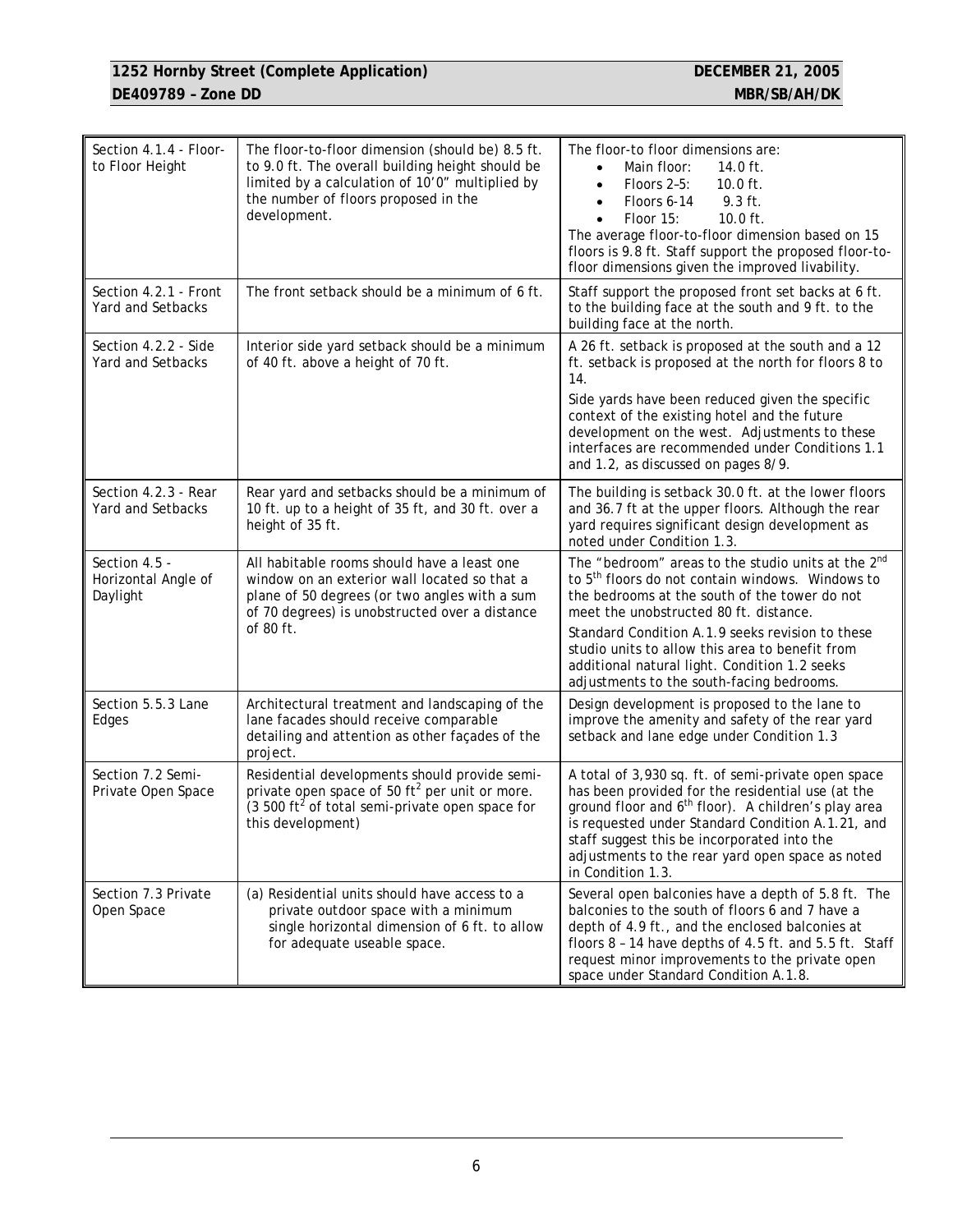#### **● Legal Description History of Application:**

| $\sim$ 2090, 2000, pactor |         | <b>THOLD Y</b> OF Application.              |
|---------------------------|---------|---------------------------------------------|
| Lots:                     | 11 - 14 | 05 10 07 Complete DE submitted              |
| Block:                    | 101     | 05 11 23 Urban Design Panel                 |
| Plan:                     | 210     | 05 12 21 Development Permit Staff Committee |
| District Lot:             | 541     |                                             |

**● Site:** This 100 ft.-wide site is located mid-block on Hornby Street, between Drake and Davie Streets. A two-storey office building exists on the site. The grade slopes approximately 6.6 feet from Hornby Street down to the lane. Electrical H-poles exist in the lane. Four well-established Maple trees exist at the curb on Hornby Street.

**● Context:** Significant adjacent development includes:

- (a) 1234 Hornby, existing 21-storey Marriott Residence Hotel
- (b) 1265 Howe St, existing 5-storey office building, currently under enquiry for re-development

(c) 1298 Hornby, existing 3-storey office building

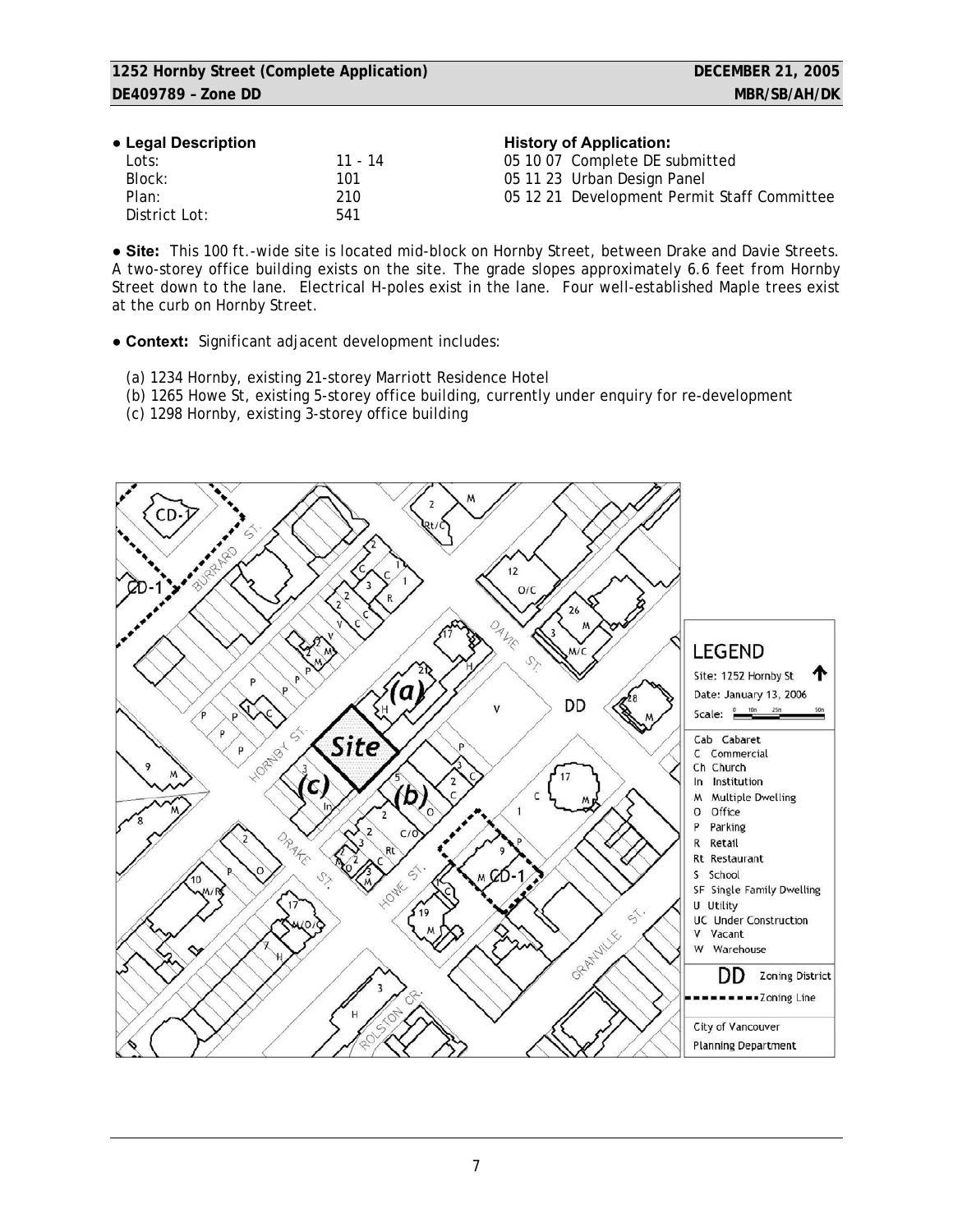# **● Background:**

At the design enquiry stage, a solid, lower building form was considered, achieving the maximum density in approximately 90 ft. of building height. Given the context of the low podium of the adjacent hotel, future development opportunities on the remaining 125 ft. frontage site to the south, and the distinct character of the Hornby Slopes area, staff supported increasing the height, as now proposed, thereby creating a thinner tower form.

# **● Applicable By-laws and Guidelines:**

- 1. DD Downtown Official Development Plan
- 2. Downtown South Guidelines (excluding Granville Street)

In summary, the ODP and Guidelines allow 5.0 FSR and 300 ft. height, with a 6 ft. setback on Hornby Street, and a 10 ft. setback on the lane. Interior sideyards should have a setback of 40 ft. over 70 ft. height. Residential uses are encouraged with a limited amount of office use, up to 1.0 FSR.

Policy for this Hornby Slopes sub-area endorses high density, without limiting towers, and with no minimum site size tied to the density maximum of 5.0 FSR.

Under Section 3. Density, Sentence 12 of the ODP, the Development Permit Board may permit an increase in FSR to transfer a maximum of 10% of the permitted total FSR of heritage floor area from another site.

# **● Response to Applicable By-laws and Guidelines:**

1. DD Downtown Official Development Plan

**Uses**: The creation of a primarily residential neighbourhood in the Downtown South area is being achieved by this proposal. Office uses are proposed on the ground floor, on Hornby Street. This proposed layout and the uses meet the intent of the ODP.

2. Downtown South Guidelines (excluding Granville Street)

**Height, Built Form and Massing**: A 155 ft. high tower with a typical floor plate of approximately 4,100 sq. ft. is proposed and this creates a unique "mini-tower" form which was unanimously supported by the Urban Design Panel. This form does necessitate a reduction to the sideyard setbacks noted in the Guidelines, from 40 ft. down to 12 ft. on the north and 26 ft. on the south. These proposed sideyards were established through an urban design analysis based on the existing context; primarily the existing 21-storey slab-form hotel with its' low podium to the north, and the future development site to the south.

In terms of the northerly sideyard, the hotel has a blank sidewall where hotel units face only the street and lane. The subject development also proposes units that face the street and lane, which is achievable given the small floor plate size. Staff consider that privacy and livability issues have been addressed with this configuration, but suggest that the north façade could be improved by adding windows at each corner to reduce the blank wall appearance where visible from the street and lane due to the adjacent hotel form. (Condition 1.1.)

On the south façade, a full glass and spandrel glass wall is proposed. Although living rooms are proposed facing either the street or the lane, bedrooms have a primary orientation to the interior sideyard which is proposed to be reduced from 40 ft. to 26 ft. Staff consider that bedrooms, as secondary living spaces within the residential unit, can have a reduced prospect. As noted by the Urban Design Panel, a full glazed southerly façade can also experience solar overheating in the summer. Staff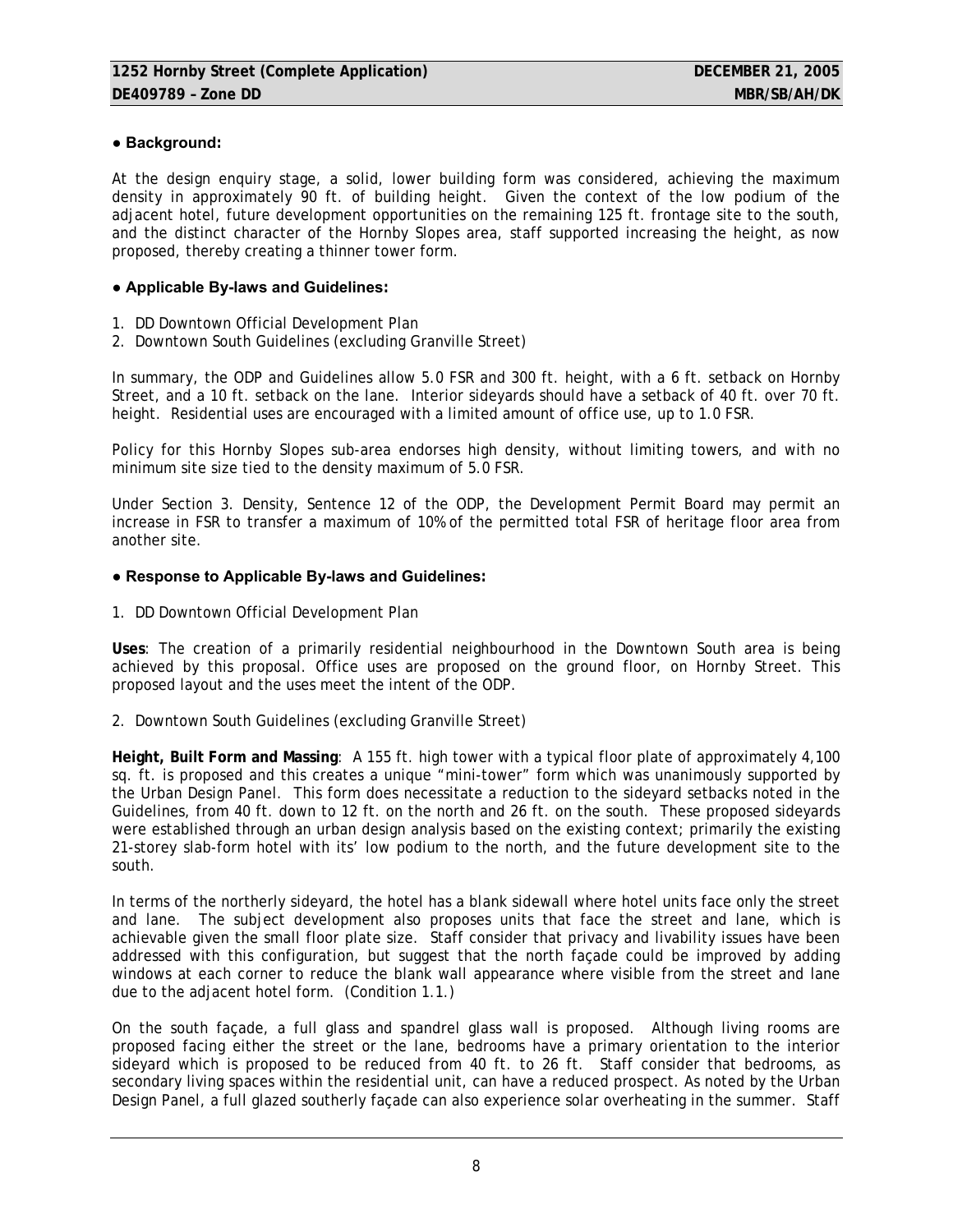suggest that the windows across the full width of the bedrooms facing the side yard could be reduced in size and with some orientation to the street or lane. In addition, providing screening or fins could address both privacy issues and reducing solar gain to this façade. (Condition 1.2)

A shadow analysis has been provided (Appendix F) which compares shadow impacts of two towers that could be achieved on this subject site and the adjacent southerly development site with a single, 300 ft. tower that may be achieved if these properties were consolidated. The analysis shows that there are no appreciable disbenefits with the development of the sites separately.

Similar to the shadow analysis, the views provided through both of the sites are more beneficial at the higher levels of locations to the north with two lower towers on both these sites. Staff note that there has been no response to notification.

**Public Realm**: The public realm treatment as proposed is generally as prescribed by the Downtown South Guidelines. In this Hornby Slopes sub-area N, a minimum 6 ft. street setback is defined to acknowledge the existing development pattern at or near the property line. With a 6 ft. setback, a second inner row of trees was not envisioned nor is it proposed here. However, all of the specialty sidewalk, tree surrounds, furnishings and features in the public realm are to be provided. (Standard Conditions A.1.11 through A.1.16)

Display gardens are provided as prescribed by the Guidelines to provide the much desired greening of the streetscape. However, continuous canopies are proposed which will necessitate irrigation for these display gardens. Rather than reducing the amount of planting, staff suggest that substantial weather protection be provided over the office entrances only (in addition to the weather protection shown for the residential entrance), to match the paved entries. (Condition 1.4)

**Rear Yard Treatment**: The concept as presented in the Guidelines for the treatment of the rear yard setback is to provide a 10 ft. landscaped area to green and beautify the lane interface in this emerging residential area. This is often a challenge given all of the functional, service and safety issues of the lane environment. Staff consider that significant improvements can be made to this proposal by:

- consolidating the exiting into one exit stair down to the lane,
- filling in the inset arcade, and
- providing continuous trees in low planters.

This will provide a rear yard treatment which contributes to the public realm and achieves the intended beautification of the lane interface. Given that an indoor residential amenity space is proposed adjacent to the open patio, provision of a children's play area is also recommended. (Condition 1.3 and Standard Condition A.1.21)

**Architectural Treatment**: Given the uniqueness of this sub-area, which allows high-density towers on smaller sites, an opportunity to break with traditional tower forms has been created. Staff support the unusual form and consider that the use of high quality materials; brick masonry, glass and concrete, which is integral to the design concept, has been well resolved.

# • **Heritage Density Transfer:**

Massing associated with the transfer of heritage density to this site has been reviewed with respect to the built form impacts. Staff consider that there are no negative impacts from the additional density. The applicant has provided confirmation that an agreement for purchase and sale of approximately 6,000 sq. ft. of heritage density has been made with Blood Alley Holdings Ltd., the owner of the heritage site at 42-46 Water Street. Confirmation that the purchase has been completed will be required prior to permit issuance. (Standard Condition A.1.2)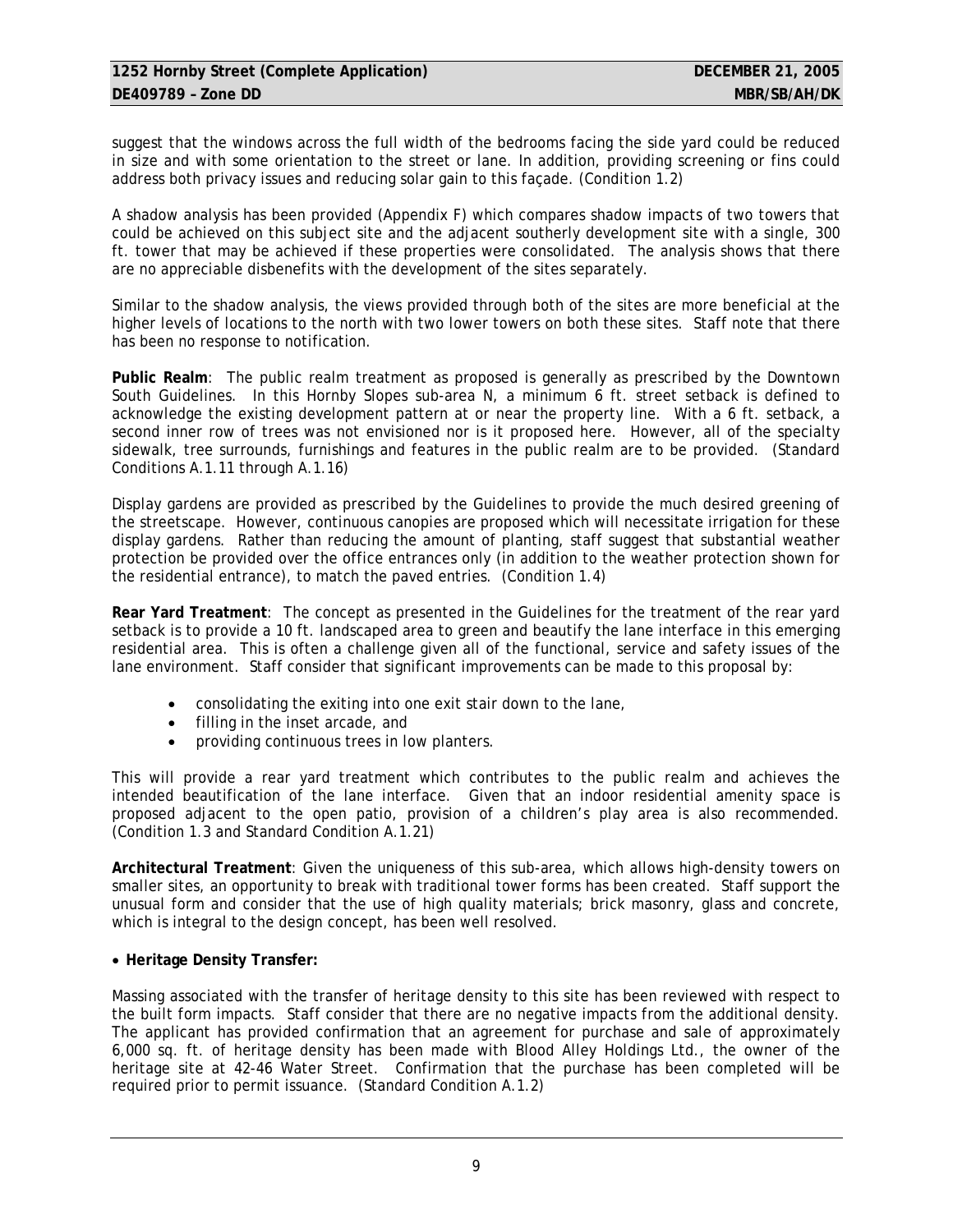**● Conclusion:** Staff support this proposed development application for this small, well-crafted tower, subject to improvements to the north and south massing and to the rear yard setback area. On that basis, staff recommend approval of this development application, subject to the improvements sought under the conditions noted:

- improving the north façade as related to the existing hotel form;
- improving privacy and solar protection to the south facade; and
- improving the usability and amenity of the rear vard area.

## **URBAN DESIGN PANEL**

The Urban Design Panel reviewed this application on November 23, 2005, and provided the following comments:

# **EVALUATION: SUPPORT (6-0)**

• **Introduction:** Mary Beth Rondeau, Development Planner, presented this complete application in the Downtown District, Hornby Slopes Sub Area. The site has a frontage of 100 ft. It was noted there are no criteria with respect to tower developments in relation to site frontage in this sub area of the downtown. The proposal is for office use on the ground floor and residential above. The application seeks 5.5 FSR (5.0 FSR plus 10 percent heritage density transfer) which is permitted in this zone. The height of the building is 150.7 ft., noting the maximum 300 ft. is not achievable on this site.

Areas in which the advice of the Panel is sought include its relationship to the existing building to the northwest and to the future development site to the southeast.

- **Applicant's Introductory Comments:** Stuart Lyon, Architect noted this project has evolved through discussions with the City and the applicant team and one of the major drivers has been to create a building with a simple expression. He briefly described the proposal and responded to questions from the Panel. The landscape architect briefly reviewed the landscape plan.
- **Panel's Consensus on Key Aspects Needing Improvement:**

The only minor recommendations were to reconsider the planting and integration of the canopy on the Hornby frontage, and to reconsider the amount of glazing in relation to energy consumption.

• **Related Commentary:** 

The Panel unanimously supported this application. It was considered to be an excellent, well crafted and interesting design.

The Panel found the landscaping and weather protection were not working well together at the entry and recommended reducing the amount of planting and increasing weather protection.

The Panel had no concerns about the relationship to the building to the northwest, nor did it think the future development site would be compromised by this building.

Another minor concern expressed by one Panel member was that the top of the penthouse needs greater differentiation, finding it somewhat ordinary for an otherwise expressive building.

One Panel member accepted the 6 ft. setback but found it somewhat troubling because it creates a temporary condition.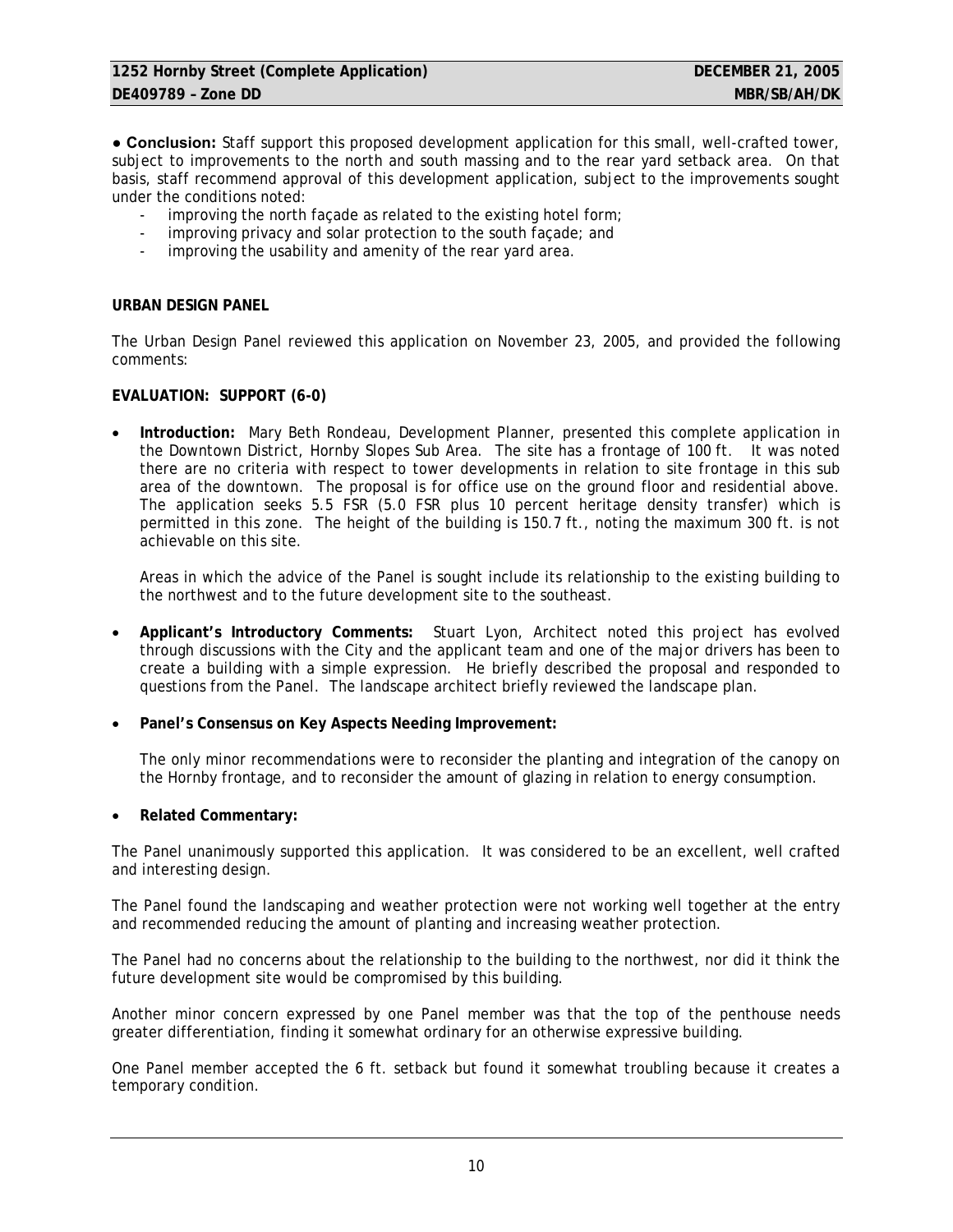An observation was made that while this is a beautiful looking building it is lacking from a mechanical point of view. Reconsideration of the amount of glass was strongly recommended to take into account livability issues resulting from heat gain. Consideration should be given to the addition of shading and spandrels.

**Applicant's Response:** Mr. Lyon thanked the Panel for the feedback.

# **ENGINEERING SERVICES**

The recommendations of Engineering Services are contained in the prior-to conditions noted in Appendix A attached to this report.

The applicant should note that all utility services are to be underground to the site and all transformers are to be located on site. Any alterations to the existing overhead/underground utility network to accommodate this development will require approval by the Utilities Management Branch.

# **HOUSING CENTRE/SOCIAL PLANNING/CULTURAL AFFAIRS**

The proposed building contains a total of 27 units (39% of the total) with two or more bedrooms that are suitable for families with children. As the building is generally within an 800 metre distance of elementary schools, daycare, after-school care, grocery shopping and transit (as described in the City's High-Density Housing for Families with Children Guidelines), these units will likely be attractive to families with children.

There is no children's play area shown on the application, however the outdoor amenity area at grade located next to the amenity room offers an opportunity to provide one. Staff recommend that a secure and equipped outdoor children's play area with a resilient play surface area be located at grade adjacent to the amenity space to maximize visual surveillance. (See Standard Condition A.1.21)

The current plans show no washroom off the amenity room located on the main floor. Staff recommend design development to include a wheelchair accessible washroom at this location in accordance with High Density Housing for Families with Children Guidelines. (Standard Condition A.1.22)

#### **ENVIRONMENTAL PROTECTION BRANCH**

There are no requirements related to soil contamination issues which much be addressed prior to development permit issuance. An erosion and sediment control plan will require review and approval by the Environmental Protection Branch at the Building Permit stage. (Standard Notes to Applicant B.1.6)

#### **PROCESSING CENTRE – BUILDING**

This Development Application submission has not been fully reviewed for compliance with the Building By-law. The applicant is responsible for ensuring that the design of the building meets the Building Bylaw requirements. The options available to assure Building By-law compliance at an early stage of development should be considered by the applicant in consultation with Processing Centre-Building staff.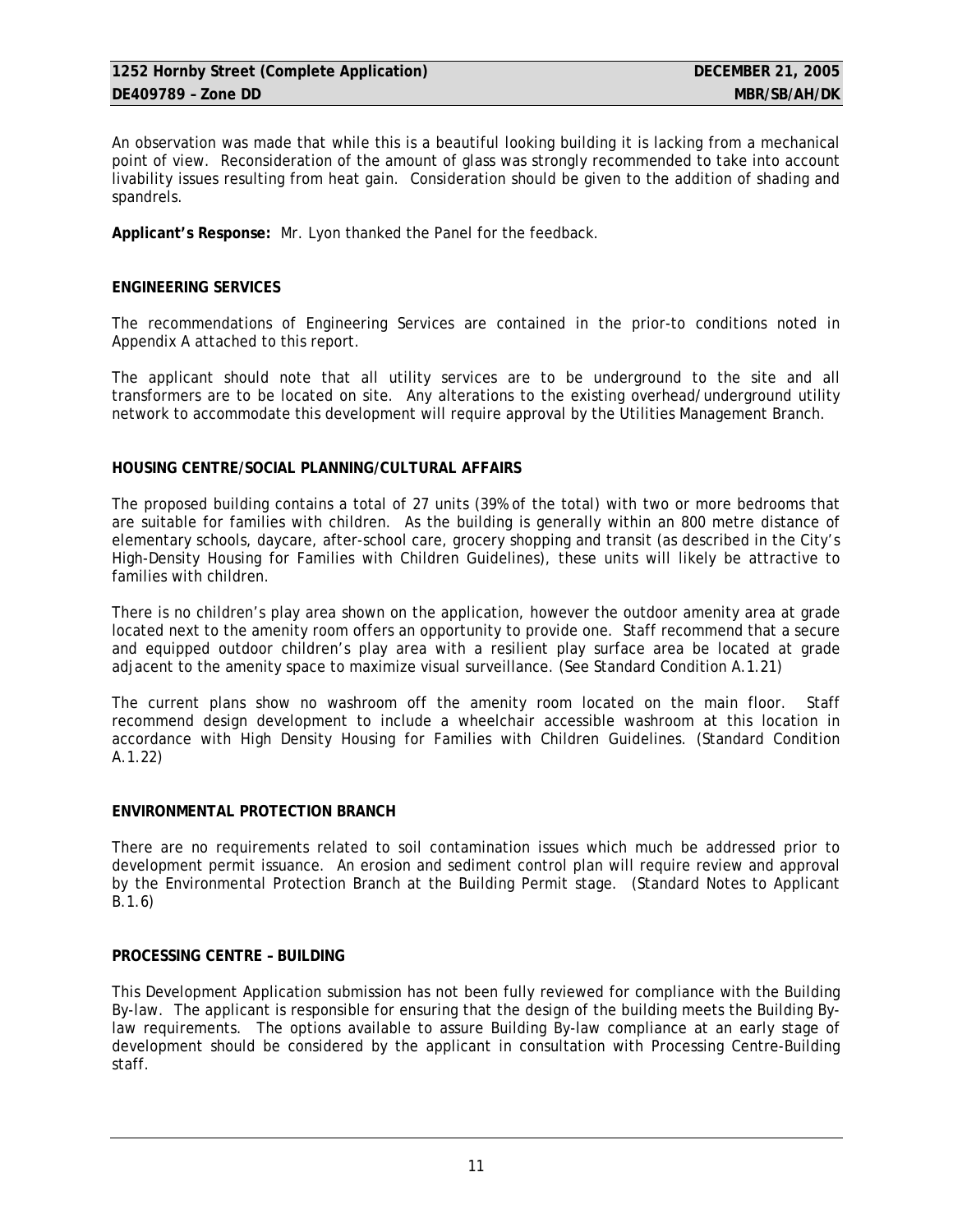To ensure that the project does not conflict in any substantial manner with the Building By-law, the designer should know and take into account, at the Development Application stage, the Building By-law requirements which may affect the building design and internal layout. These would generally include: spatial separation, fire separation, exiting, access for physically disabled persons, type of construction materials used, fire fighting access and energy utilization requirements.

Further comments regarding Building By-law requirements are contained in Appendix C attached to this report.

# **VANCOUVER COASTAL HEALTH AUTHORITY**

The VCHA advises the applicant to take note of the following:

- (i) The garbage storage area is to be designed to minimize nuisances;
- (ii) The underground parking is to be adequately ventilated to prevent the build-up of noxious gases; and
- (iii) all fresh-air intake portals are to be located away from driveways and parking/loading areas in order to prevent vehicle exhaust from being drawn into the building.

Further recommendations from the VCHA are found in Appendix A, Standard Conditions A.3.1 through A.3.4.

# **NOTIFICATION**

A site sign describing the proposal was installed on November 8, 2005. On November 9, 2005, letters were sent to 786 neighbouring property owners advising them of the application. There have been no responses received to date.

#### **DEVELOPMENT PERMIT STAFF COMMITTEE COMMENTS**

The Staff Committee has considered the approval sought by this application and concluded that with respect to the Zoning and Development By-law and Official Development Plan it requires the Development Permit Board to exercise discretionary authority as delegated to the Board by Council.

With respect to the Parking By-law, the Staff Committee has considered the approval sought by this application and concluded that it does not seek a relaxation of the By-law provisions.

The Staff Committee supports the proposal with the conditions contained in the report noting emphasis on Condition 1.2 to reduce the glazing on the south façade to address privacy issues and solar gain.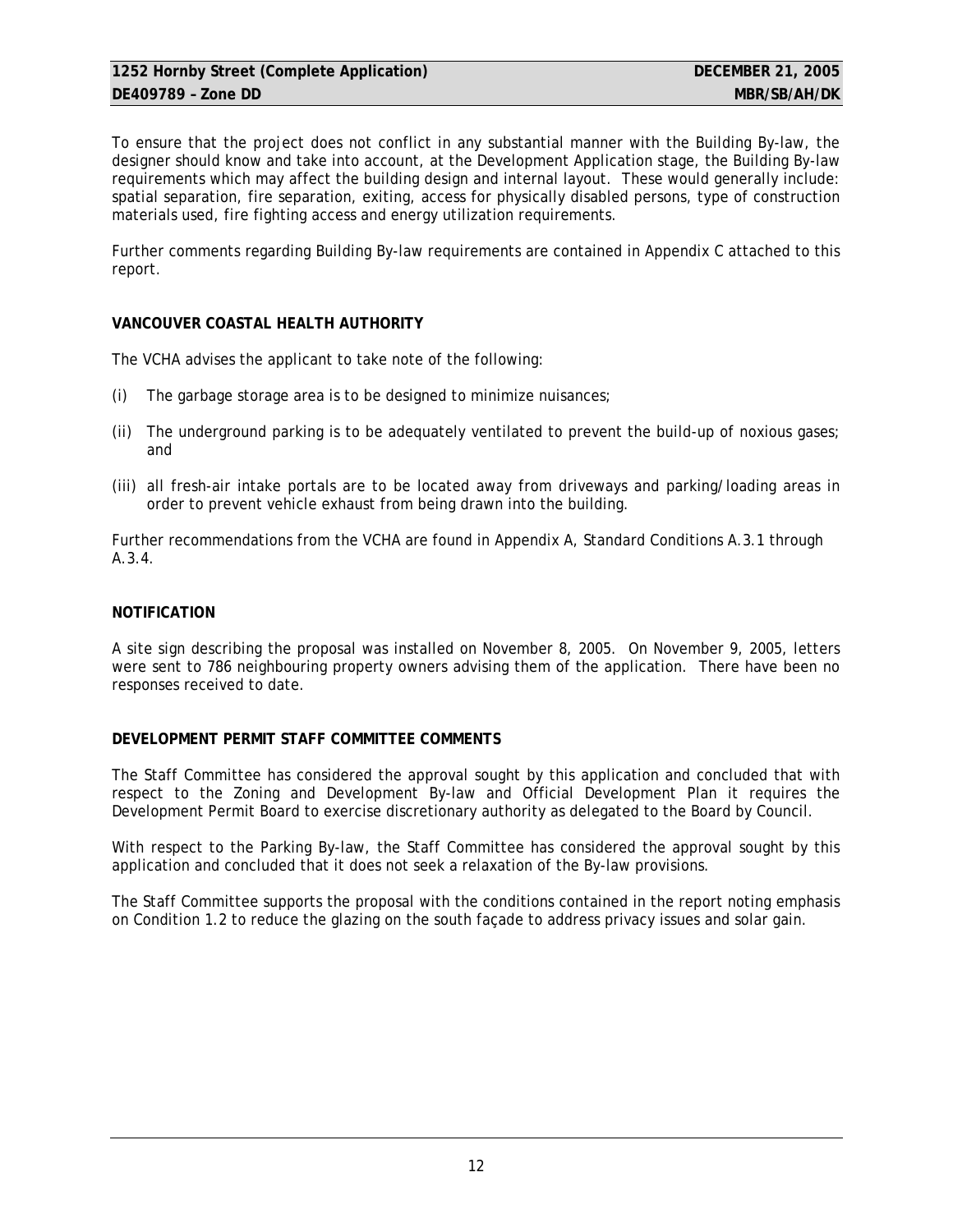B. Boons Chair, Development Permit Staff Committee

 M.B. Rondeau Development Planner

 S. Barker Project Coordinator

Project Facilitator: A. Higginson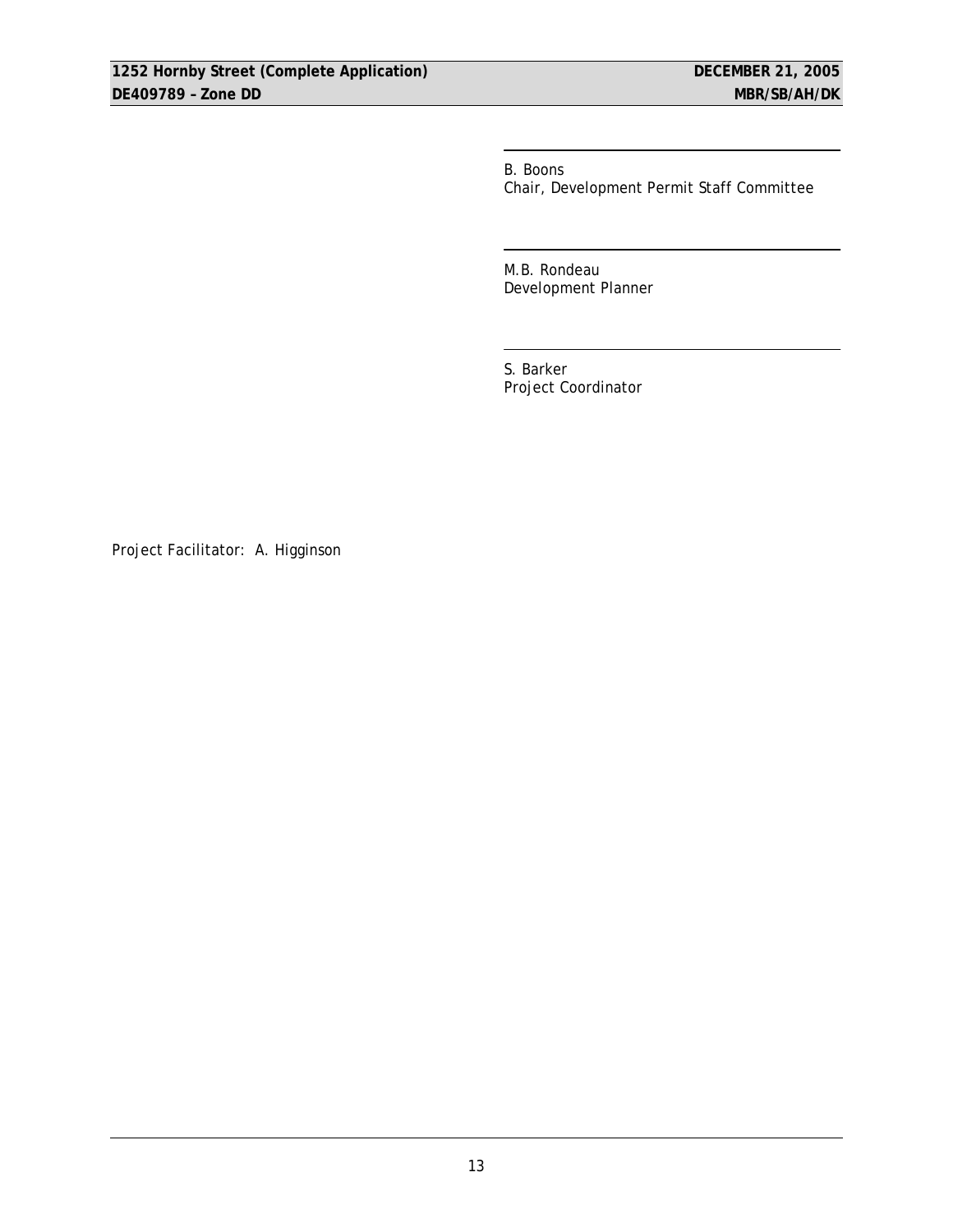# **DEVELOPMENT PERMIT STAFF COMMITTEE RECOMMENDATIONS**

The following is a list of conditions that must also be met prior to issuance of the Development Permit.

#### **A.1 Standard Conditions**

A.1.1 reduction to the Floor Space Ratio (FSR) to a maximum 5.50;

**Note to Applicant**: The overage of the maximum 8% excludable balcony area has been added to the proposed residential floor area (845 sq. ft.), and the office patio area has been added to the proposed office floor area (281 sq. ft.). Inconsistencies exist between the floor area figures provided on the overlay drawings versus those provided on the floor plans and site statistics. Dimensions that appear on the overlay drawings shall also be provided on the floor plans. Revised overlay drawings shall be provided which indicate the total area of all open and enclosed balconies, a detailed breakdown of the area for office use versus the area of residential use, and complete tabulated summaries of all geometric areas and exclusions needed to determine net areas.

A.1.2 submission of a letter which includes confirmation from the owner of the "donor" site at 42-46 Water Street that the Heritage Transfer agreement has been finalized, and confirmation of the new "balance" of transferable density remaining on the donor site;

**Note to Applicant**: A sample of this letter ("Letter B") can be obtained from the Project Facilitator (604-871-6478).

A.1.3 provision of complete and accurate site statistics and zoning analysis clearly indicating how the proposed development relates to the minimum requirements and/or maximum permitted aspects of the Downtown Official Development Plan and Parking By-law;

**Note to Applicant**: The site statistics are missing an assessment of regulations such as Bicycle Parking, complete assessment the off-street parking requirements (including disability and small car regulations) and contains incorrect assessments of items such as the maximum permitted off-street parking, and maximum balcony area excludable from FSR. The unit count summary is inconsistent with the units types presented on the drawings, and the unit types identified on the floor plans are also incorrect in some cases.

A.1.4 compliance with the minimum required and maximum permitted off-street parking spaces for both for office and residential uses, as per Section 4 of the Parking By-law;

**Note to Applicant**: While the overall provided number of off-street parking spaces meets the maximums and minimums required, the parking spaces shall be specified as either for office or residential use to comply with the maximums and minimums for each individual use. Confirmation (in the form of overlay drawings) of the gross floor area of each individual dwelling unit is required in order to verify the total number of parking spaces required for the residential use pursuant to Section 4.3.9 of the Parking By-law.

- A.1.5 compliance with the minimum number of bicycle parking spaces for the residential and office uses, as per Section 6 of the Parking By-law;
- A.1.6 provision of details on the floor plans of the furnishings and/or equipment being provided to the residential amenity space, and provision of a letter of undertaking, signed by the owners, assuring the furnishings and availability of residential amenity area to all residential owners and/or tenants;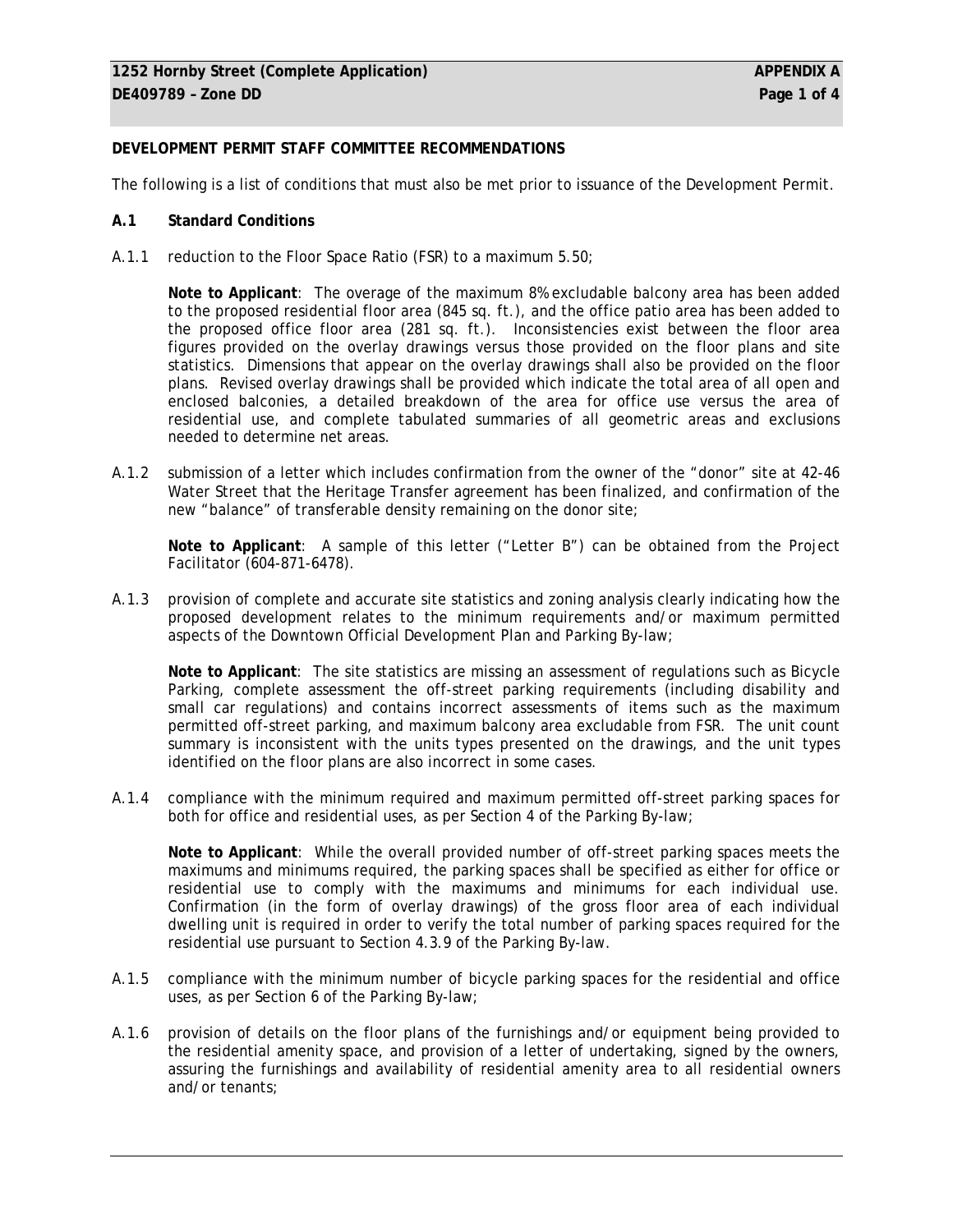A.1.7 reduction to the size of the enclosed roof elevator and stair overrun and provision of screening around the open roof-top mechanical units;

**Note to Applicant:** A sample of the screening material must be provided.

A.1.8 design development to provide deeper, more useable balconies for the residential units;

**Note to Applicant**: Since the balcony area currently provided exceeds the maximum 8% exclusion from FSR, the applicant may wish to reduce the area of some of the larger balconies in order to avoid a portion of balcony area being included in the computation of FSR.

A.1.9 design development to the "studio" units to the north of floors 2 -5, and to Unit D at floors 2-3 to provide a more natural light to the "bed" areas of the units;

**Note to Applicant**: The proposed bed alcoves in these units do not receive sufficient natural light. The unit layout should be adjusted to locate the alcoves within 25 ft. (unobstructed) of the exterior living room windows. The separating wall should be open, or glazed to over 60% of that wall face.

A.1.10 provision of the outline of existing buildings to the north and south on the building elevations;

#### **Standard Landscape Conditions**

A.1.11 provision of the following notation on the Landscape Plan: "Tree grates for existing trees shall be to the satisfaction of the General Manager of Engineering Services";

**Note to Applicant**: Because the existing street tree trunks may be larger that the Downtown South grates, the size of the openings for the trees shall be determined by Engineering Services.

A.1.12 provision of "Downtown South" sidewalk treatment to the satisfaction of the General Manager of Engineering Services.

**Note to Applicant**: The following notation should be added to the public sidewalk on the Landscape Plan: "Downtown South paving with leaf stamps to the satisfaction of the General Manager of Engineering Services". A separate copy of the Landscape Plan shall be forwarded to Engineering Services.

A.1.13 provision of irrigation for the planting areas on the roof terraces;

**Note to Applicant**: Notations to this affect should be added to the Landscape Drawing. The irrigation system design and installation shall be in accordance with the Irrigation Industry of B.C. Standards and Guidelines.

A.1.14 provision of a large scale section (1/4"= 1') illustrating the private amenity deck at the rear building edge to the lane, including the lane-edge planters and planting depths;

**Note to Applicant**: Section 5.5.3(c) of the Downtown South Guidelines states that soil for landscaping at the lane edge should be 3'-6" in depth. Planting trenches should be a minimum of 5 ft. x 6 ft. and should be contiguous with the below grade soil volume in the lane.

A.1.15 provision of a large scale (1/4"= 1') section through the fourth floor amenity deck (including the proposed arbour) showing the planting depths;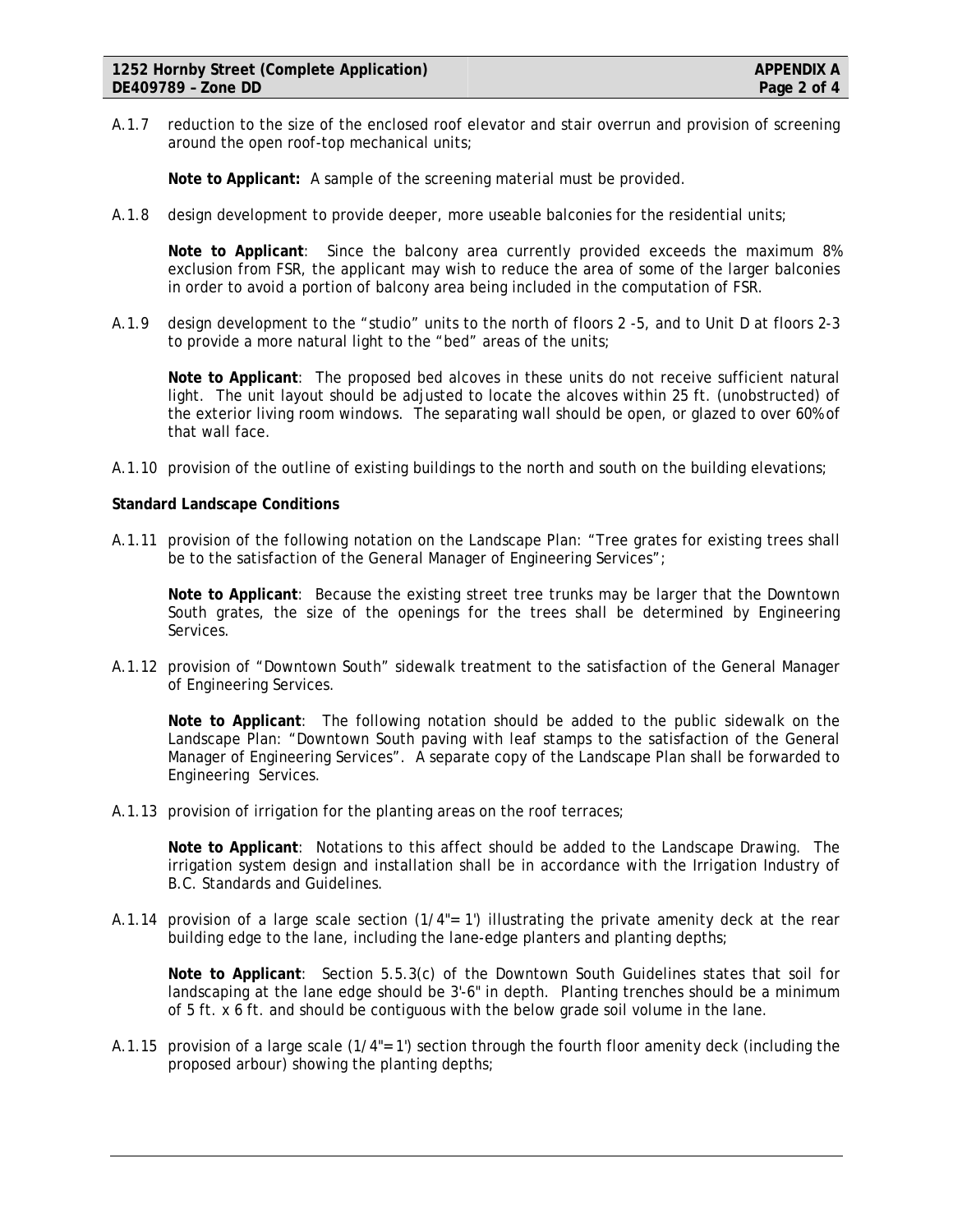A.1.16 illustration on the lane elevation page (sheet A-4.02) of the proposed landscaping (including the proposed lane edge trees);

**Note to Applicant**: If this is not possible on this architectural elevation, then provide a large scale Landscape Elevation illustrating the lane edge landscape treatment.

## **Crime Prevention Through Environmental Design (CPTED)**

- A.1.17 provision of direct access to the street or office lobby from the office parking (which is to be fully separate from the residential use);
- A.1.18 relocation of the mail boxes to be in full view of the elevators;
- A.1.19 provision of improved visibility in the underground parking;
- A.1.20 separation of the exit stairs from the elevator in the underground parking and removal of the hidden stair adjacent to the parking ramp;

#### **Social Planning/Housing Centre/ Cultural Affairs**

A.1.21 provision of a secure (fenced) fully equipped children's play area at grade, adjacent to the amenity space; and

**Note to Applicant:** Also see Condition 1.3. Please refer to the City's "High-Density Housing for Families with Children Guidelines. The play area must have a resilient surface and be located to maximize visual surveillance from the amenity room. Particular care should be given to avoid the use of toxic plants and landscaping materials in and around the play area. A planting list of should be provided for planters around the play area to ensure toxic plants are avoided (a list of toxic plants is available as an appendix to the City's Childcare Design Guidelines and is available on line or by calling the City's Early Childhood Co-ordinator at (604) 871-6042).

A.1.22 design development to provide a wheelchair accessible washroom off the amenity room on the main floor.

#### **A.2 Standard Engineering Conditions**

- A.2.1 arrangements shall be made to the satisfaction of the General Manager of Engineering Services and the Director of Planning for the consolidation of Lots 11 to 14, Block 101, District Lot 541, Plan 210;
- A.2.2 clarification of the easements registered over adjacent Lots 15 and 16, and Lots 5 to 10 (which are now superseded by Lot G);

**Note to Applicant:** Arrangements to release easements J 9137 and J 9138 should be made prior to occupancy of the building.

A.2.3 design development to improve the visibility of oncoming vehicles through the right angle turns in the parkade;

**Note to Applicant**: View portals, corner-cuts and parabolic mirrors could be used to improve driver visibility, and are to be noted on the plans.

A.2.4 modification to the parking entry ramp to eliminate the "jogged" portion;

**Note to Applicant:** Also see Condition 1.3.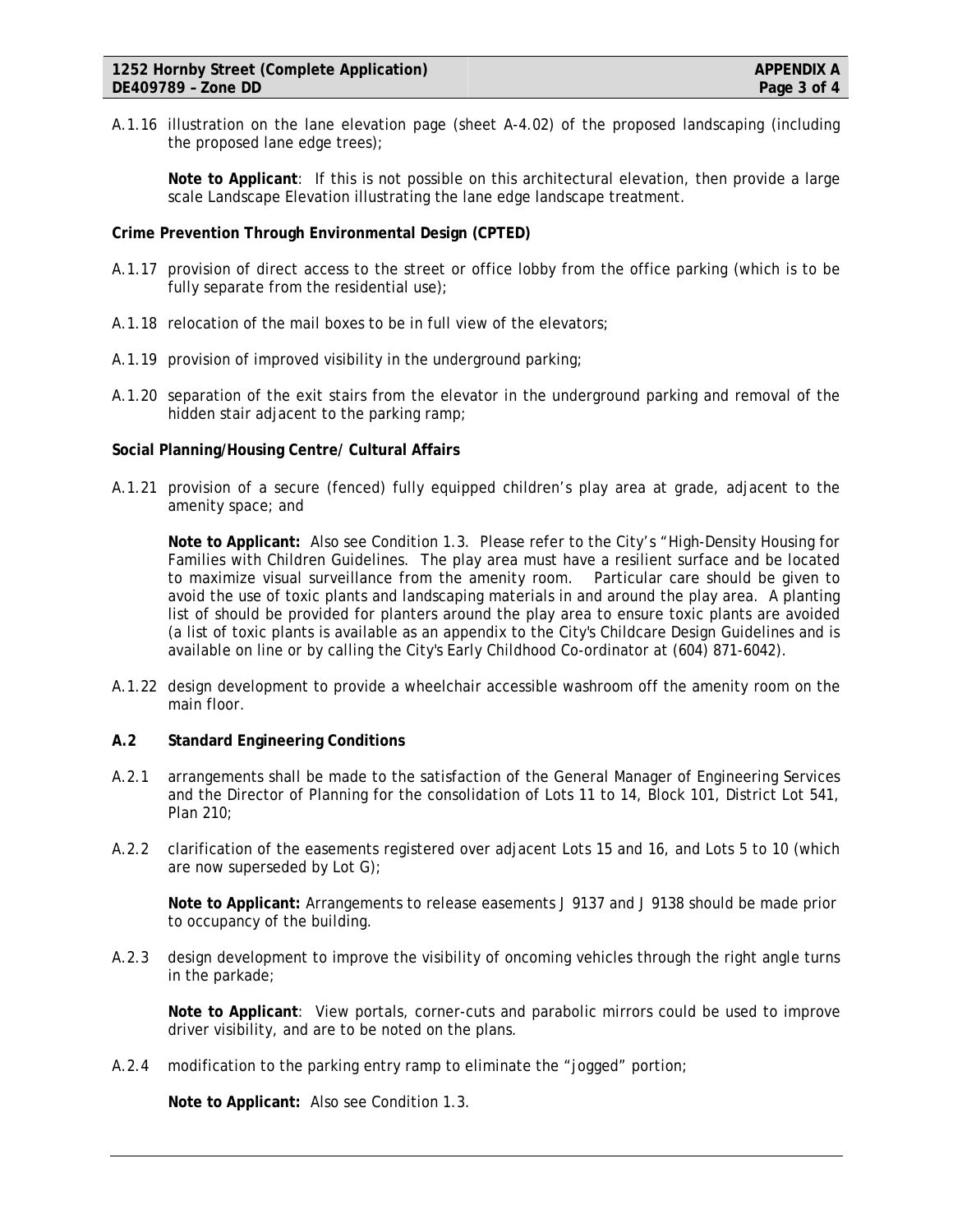A.2.5 provision of the required dimensions for disability parking spaces;

**Note to Applicant**: A minimum 5 ft.-wide pedestrian aisle is required adjacent to a standard parking stall.

A.2.6 correction to the discrepancies shown on Sheet A-2.02 (P1 parking level) in order to ensure compliance with column setback requirements;

**Note to Applicant**: There is a difference in the location of the columns shown in parking space #10, and adjacent to parking space #8.

A.2.7 provision of an adequate maneuvering aisle to the parking level;

**Note to Applicant**: Setback the column or elevator core between gridlines 3 and 6.

A.2.8 provision of a notation on the plans to indicate the location of an overhead gate activation device;

**Note to Applicant**: If the gate will be operated by remote control, then this shall be noted on the plan as per the Engineering Design Supplement.

A.2.9 provision of an adequate garbage storage area and written confirmation from a disposal company that the proposed storage location can be serviced; and

**Note to Applicant:** The garbage storage area must have a separate space for office and residential uses, and a recycling space for both uses.

- A.2.10 provision of a canopy application to the satisfaction of the General Manager or Engineering Services.
- **A.3 Standard Vancouver Coastal Health Authority Conditions**
- A.3.1 submission of an acoustical consultant's report which assesses noise impacts on the site by the development, and recommends noise mitigation measures in order to achieve noise criteria;
- A.3.2 provision of a notation on the plans confirming that the development permit drawings show a minimum STC 55 construction between the commercial and residential components of the building, or a minimum 6 in. concrete slab shall be specified on the drawings;
- A.3.3 provision of a notation on the plans confirming that the acoustical measures will be incorporated into the final design, based on the consultant's recommendations as concurred with or amended by the Medical Health Officer (Senior Environmental Health Officer); and
- A.3.4 provision of a notation on the plans stating that mechanical equipment (ventilators, generators, compactors and exhaust systems) will be designed and located to minimize noise impacts and to comply with the Noise Control By-law No. 6555. As well, the mechanical equipment will be designed and located to reduce adverse air quality on the neighbourhood.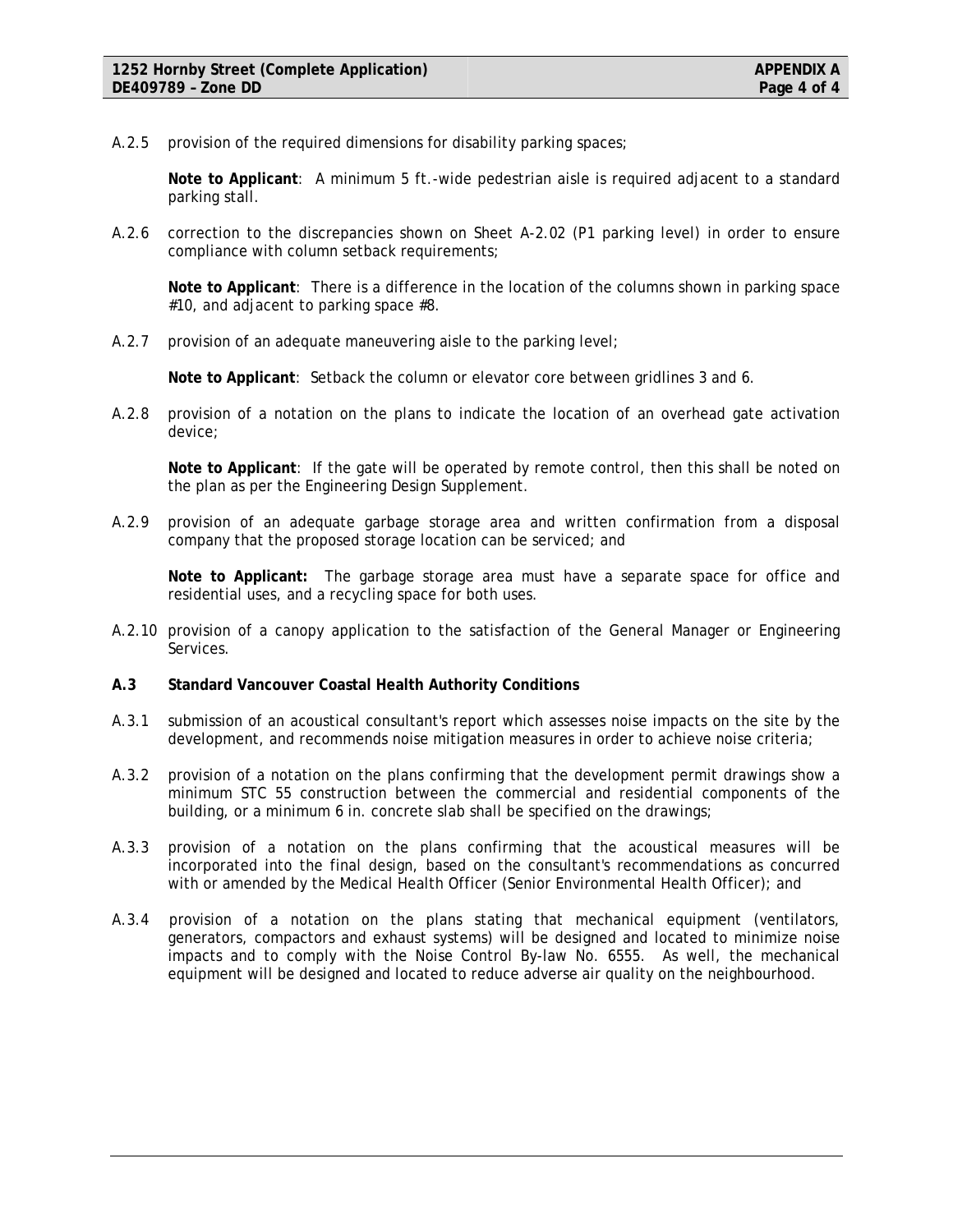#### **B.1 Standard Notes to Applicant**

- B.1.1 The applicant is advised to note the comments of the Processing Centre-Building, Vancouver Coastal Health Authority and Fire and Rescue Services Departments contained in the Staff Committee Report dated December 21, 2005. Further, confirmation that these comments have been acknowledged and understood, is required to be submitted in writing as part of the "prior-to" response.
- B.1.2 It should be noted that if conditions 1.0 and 2.0 have not been complied with on or before **July 30, 2006**, this Development Application shall be deemed to be refused, unless the date for compliance is first extended by the Director of Planning.
- B.1.3 This approval is subject to any change in the Official Development Plan and the Zoning and Development Bylaw or other regulations affecting the development that occurs before the permit is issuable. No permit that contravenes the bylaw or regulations can be issued.
- B.1.4 Revised drawings will not be accepted unless they fulfill all conditions noted above. Further, written explanation describing point-by-point how conditions have been met, must accompany revised drawings. An appointment should be made with the Project Facilitator when the revised drawings are ready for submission.
- B.1.5 A new development application will be required for any significant changes other than those required by the above-noted conditions.
- B.1.6 An erosion and sediment control plan must be submitted, reviewed and approved by the Environmental Protection Branch prior to issuance of a Building Permit.
- **B.2 Conditions of Development Permit:**
- B.2.1 All approved off-street vehicle parking and bicycle parking spaces shall be provided in accordance with the relevant requirements of the Parking By-law within 60 days of the date of issuance of any required occupancy permit or any use or occupancy of the proposed development not requiring an occupancy permit and thereafter permanently maintained in good condition.
- B.2.2 All landscaping and treatment of the open portions of the site shall be completed in accordance with the approved drawings within six (6) months of the date of issuance of any required occupancy permit or any use or occupancy of the proposed development not requiring an occupancy permit and thereafter permanently maintained in good condition.
- B.2.3 Any phasing of the development, other than that specifically approved, that results in an interruption of continuous construction to completion of the development, will require application to amend the development to determine the interim treatment of the incomplete portions of the site to ensure that the phased development functions are as set out in the approved plans, all to the satisfaction of the Director of Planning.
- B.2.4 Areas excluded from the computation of floor space ratio (i.e. amenity areas, residential storage spaces etc.) shall not be put to any other use, except as described in the approved application for the exclusion. Access and availability of the use of the amenity facilities located in this project shall be made to all residents, occupants and/or commercial tenants of the building for which the use is intended. Further, the amenity spaces and facilities approved as part of this Development Permit shall be provided and thereafter be permanently maintained for use by residents/users/tenants of this building complex.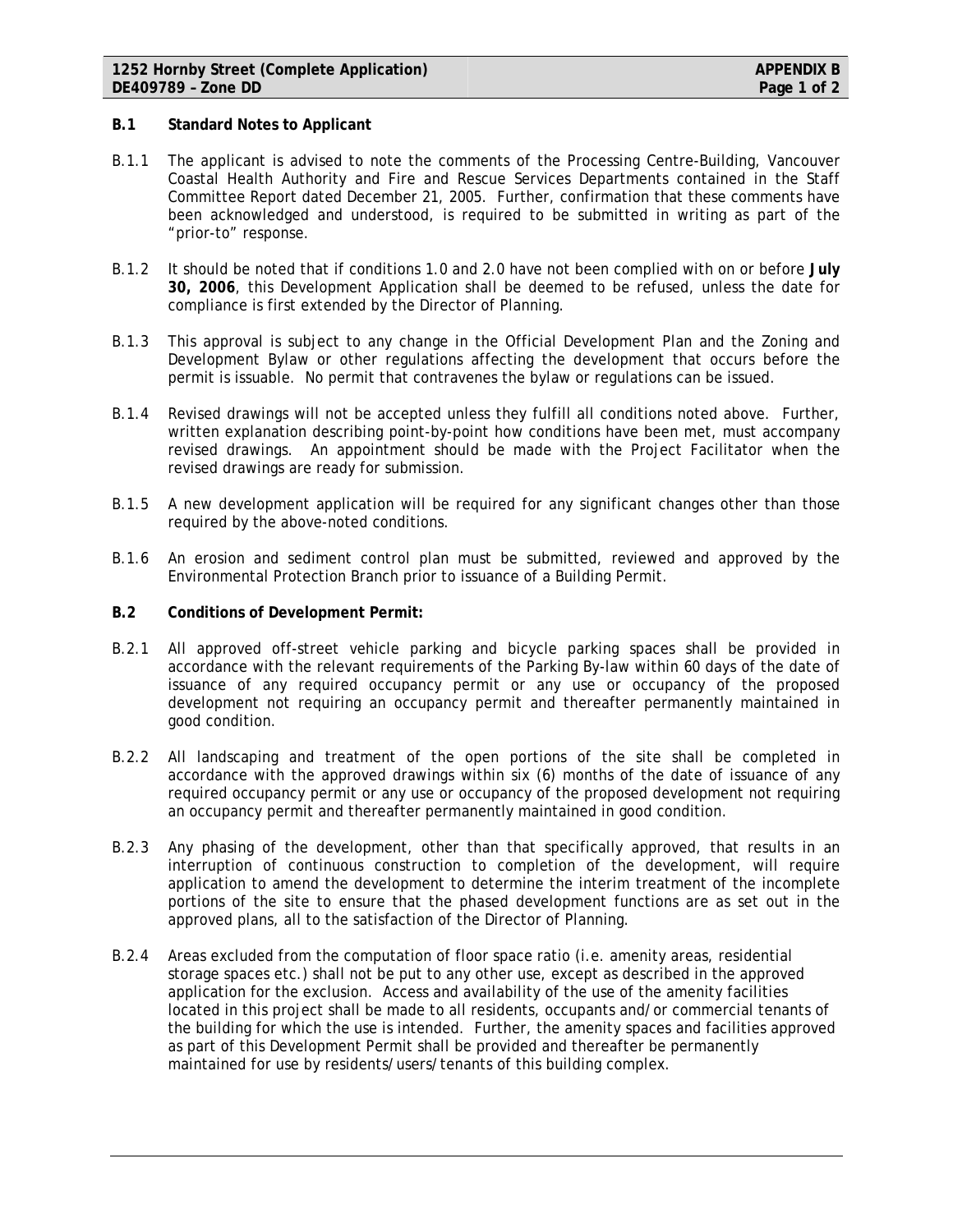- B.2.5 The enclosed balconies are to be maintained at all times in accordance with the balcony enclosure details on the approved plans and are not to be used as an integral part of the interior space of the building.
- B.2.6 In accordance with Private Property Tree By-law No. 7347, all trees are to be planted prior to issuance of any required occupancy permit, or use or occupancy of the proposed development not requiring an occupancy permit, and thereafter permanently maintained in good condition.
- B.2.7 In accordance with the Private Property Tree By-law No. 7347, the removal and replacement of trees is permitted only as indicated on the approved Development Permit drawings.
- **B.2.8 This site is affected by the Development Cost Levy By-law No. 6924. Levies will be required to be paid prior to issuance of Building Permits.**